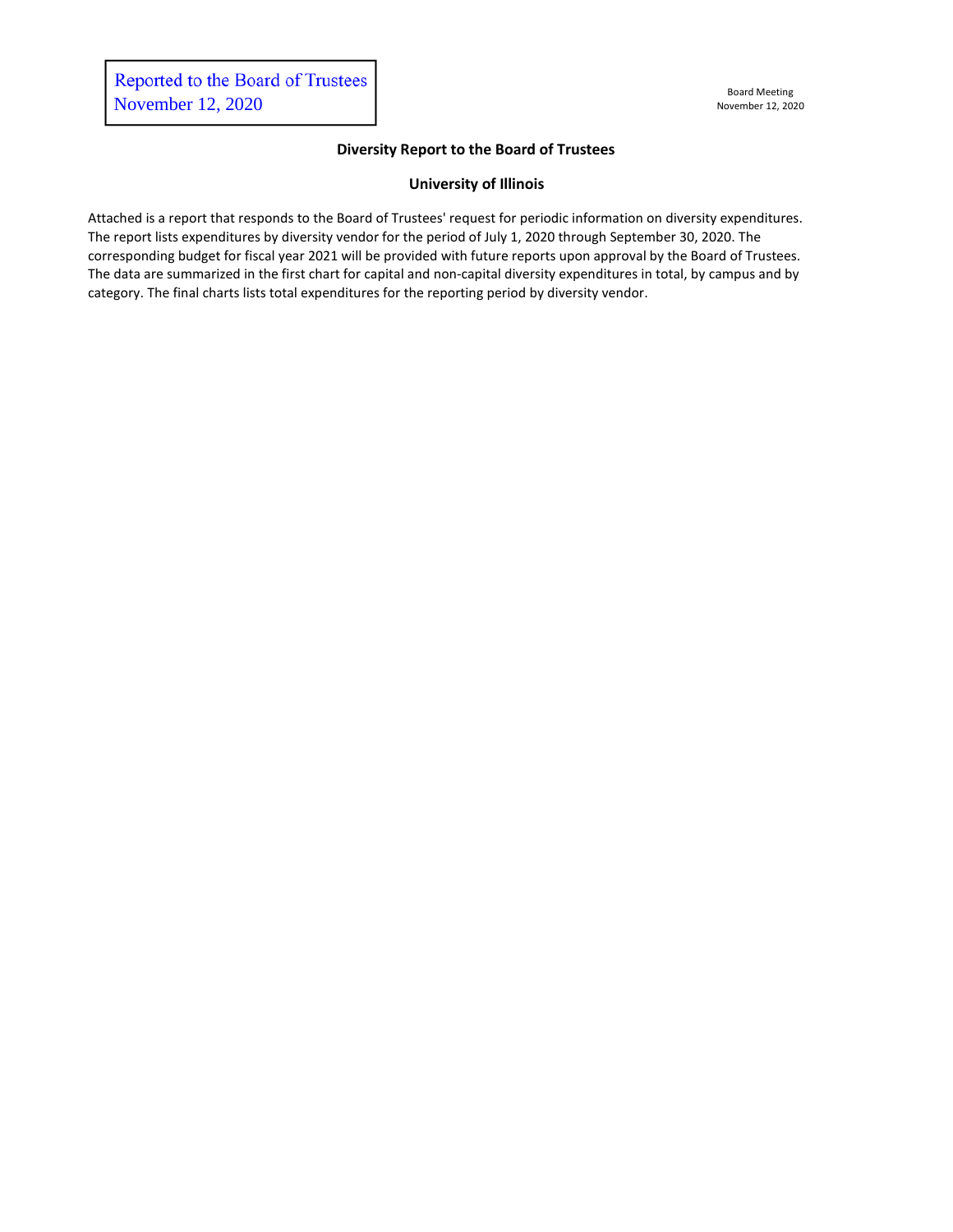|                                 | YEAR OVER YEAR RELATIVE QUARTER DIVERSE SPEND COMPARISON |              |
|---------------------------------|----------------------------------------------------------|--------------|
| \$100,000,000.00                |                                                          |              |
| \$90,000,000.00                 |                                                          |              |
| \$80,000,000.00                 |                                                          |              |
| \$70,000,000.00 -               |                                                          |              |
| \$60,000,000.00                 |                                                          |              |
| \$50,000,000.00 -               |                                                          |              |
| \$40,000,000.00                 |                                                          |              |
| \$30,000,000.00                 |                                                          |              |
| \$20,000,000.00                 |                                                          |              |
| \$10,000,000.00                 |                                                          |              |
| \$0.00                          |                                                          |              |
|                                 | <b>FY20</b>                                              | <b>FY21</b>  |
| $\blacksquare$ FY21Q1<br>FY20Q1 | \$36,807,465                                             | \$27,175,367 |
|                                 |                                                          |              |
|                                 |                                                          |              |
|                                 |                                                          |              |
|                                 |                                                          |              |
|                                 |                                                          |              |

FY21Q1 DIVERSE SPEND | \$27,175,366.61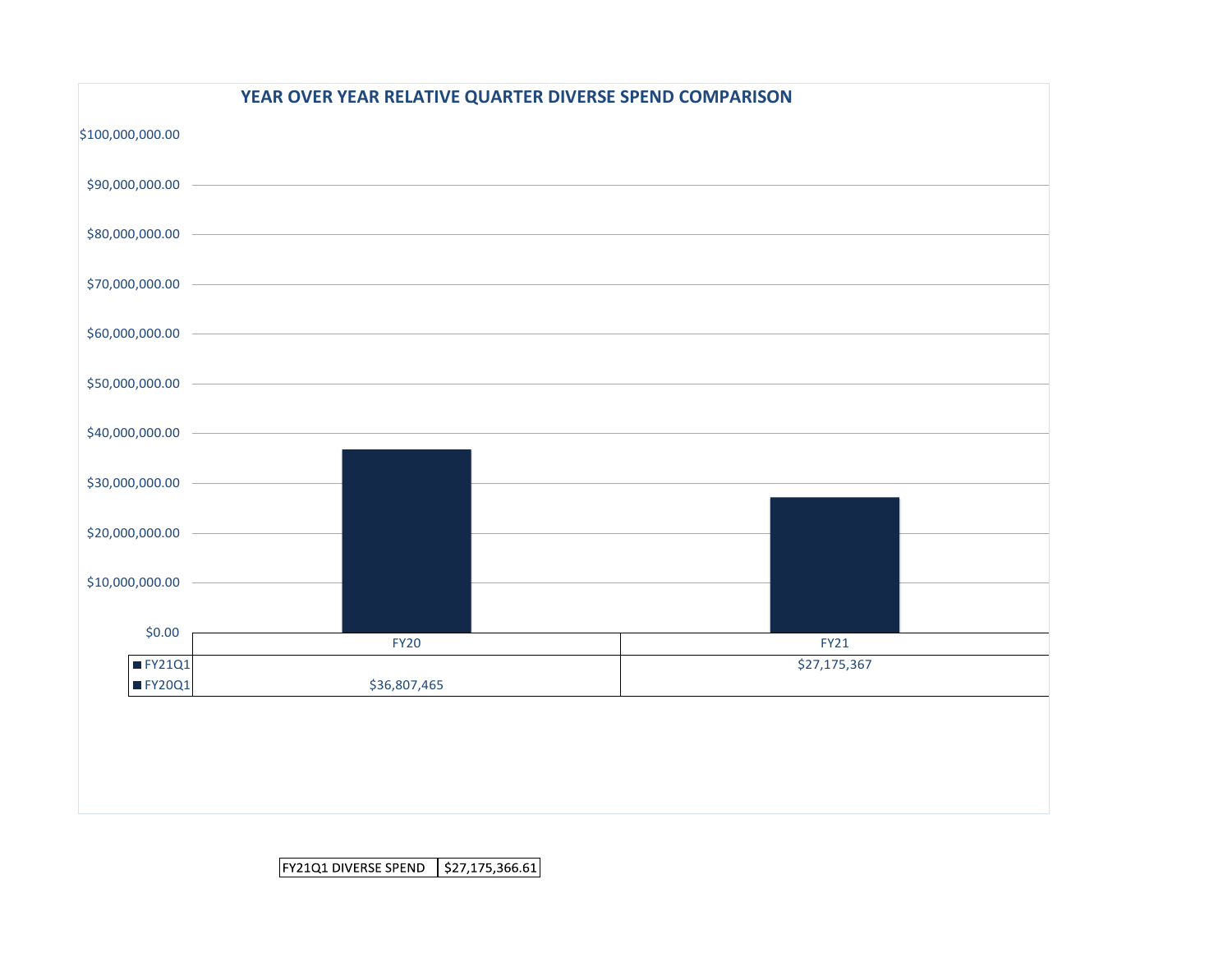

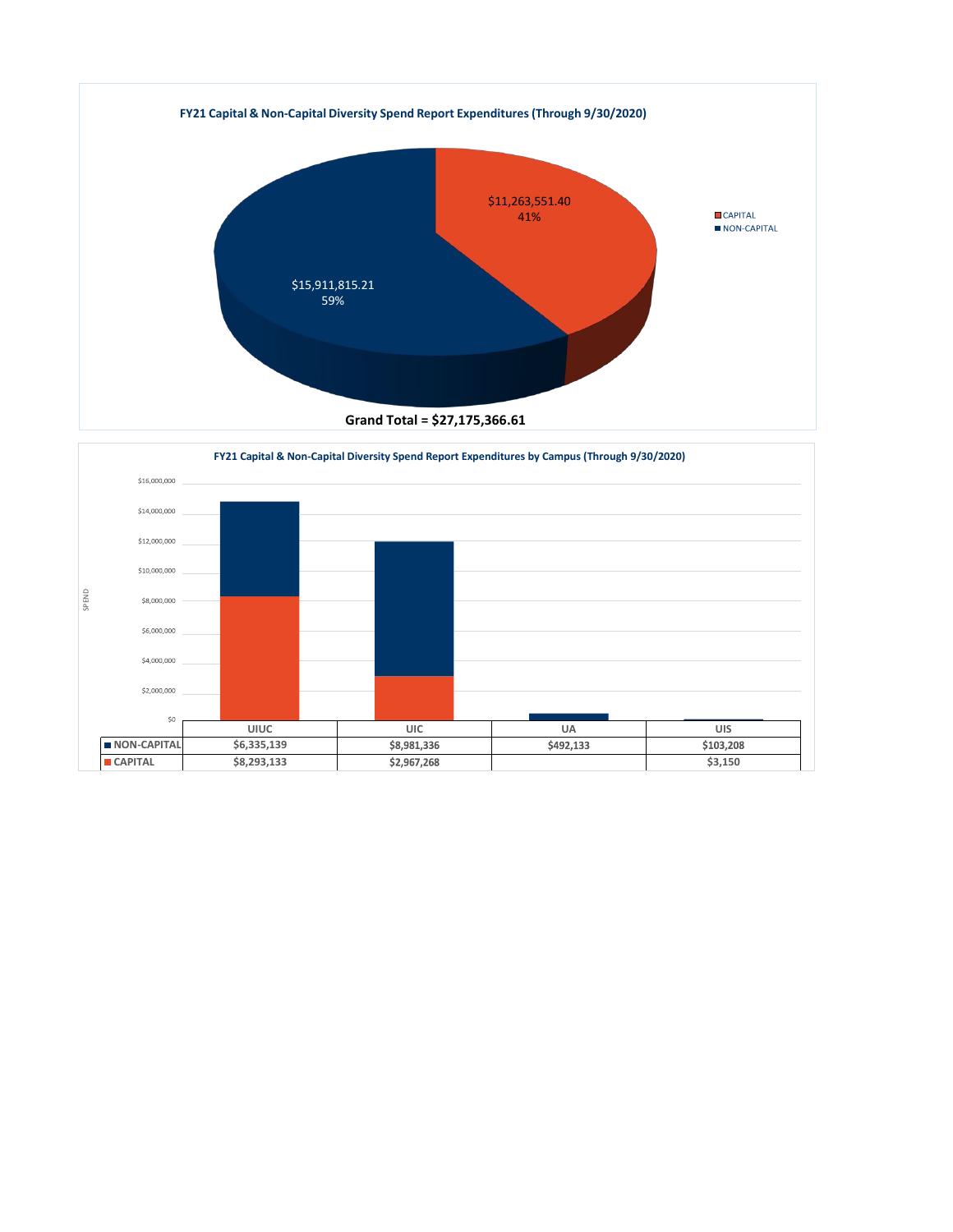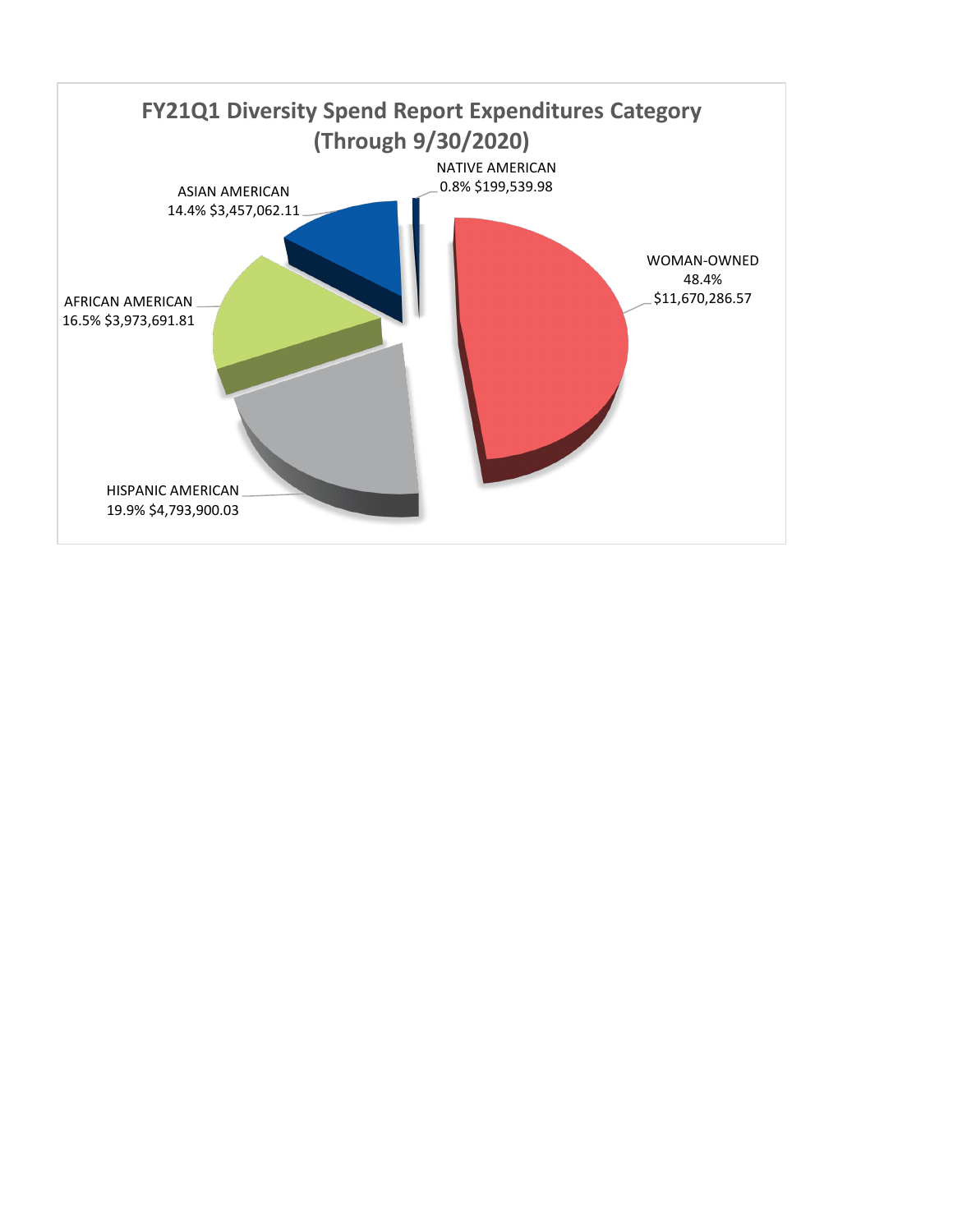| <b>VENDOR NAME</b>                                          | <b>Minority-Category</b> | <b>FY21 Q1</b><br>(Through<br>9/30/2020 | <b>FY21 Q1</b><br>(Through<br>9/30/2020) |
|-------------------------------------------------------------|--------------------------|-----------------------------------------|------------------------------------------|
| CG CONSTRUCTION SUPPLY COMPANY INC                          | AFRICAN AMERICAN         | 299,756                                 | 299,756                                  |
| <b>VEYA INC</b>                                             | AFRICAN AMERICAN         | 295,574                                 | 295,574                                  |
| INDUSTRIAL AND UTILITY SUPPLY LTD/INDUSTRIAL ELECTRIC SUPP  | AFRICAN AMERICAN         | 284,346                                 | 284,346                                  |
| M CANNON ROOFING CO LLC                                     | AFRICAN AMERICAN         | 237,690                                 | 237,690                                  |
| UJAMAA CONSTRUCTION INCORPORATED                            | AFRICAN AMERICAN         | 233,732                                 | 233,732                                  |
| NEW BEGINNINGS CONTRACTORS INC                              | AFRICAN AMERICAN         | 229,298                                 | 229,298                                  |
| MOODY NOLAN INCORPORATED                                    | AFRICAN AMERICAN         | 209,916                                 | 209,916                                  |
| JP EXCAVATING AND TRUCKING                                  | AFRICAN AMERICAN         | 166,061                                 | 166,061                                  |
| INTERNATIONAL QUALITY CONTRACTING INC                       | AFRICAN AMERICAN         | 156,621                                 | 156,621                                  |
| INTEGRATED LIGHTING TECHNOLOGIES INC/INTEGRATING GREEN TECH | AFRICAN AMERICAN         | 140,140                                 | 140,140                                  |
| F J ROBINSONS CONTRACTING                                   | AFRICAN AMERICAN         | 131,306                                 | 131,306                                  |
| ENVIRONMENTAL DESIGN INTERNATIONAL INC                      | AFRICAN AMERICAN         | 127,864                                 | 127,864                                  |
| MAINTENANCE SOLUTIONS INC                                   | AFRICAN AMERICAN         | 124,823                                 | 124,823                                  |
| ELECTRICAL RESOURCE MANAGEMENT                              | AFRICAN AMERICAN         | 119,930                                 | 119,930                                  |
| ROBERT L MILLER ASSOCIATES INC                              | AFRICAN AMERICAN         | 106,518                                 | 106,518                                  |
| ANCHOR STAFFING INC                                         | AFRICAN AMERICAN         | 103,489                                 | 103,489                                  |
| PROFESSIONAL ELEVATOR SERVICES INC                          | AFRICAN AMERICAN         | 98,315                                  | 98,315                                   |
| <b>EXPRESS ELECTRIC SUPPLY</b>                              | AFRICAN AMERICAN         | 94,491                                  | 94,491                                   |
| ELECTRONIC KNOWLEDGE INTERCHANGE COMPANY                    | AFRICAN AMERICAN         | 84,310                                  | 84,310                                   |
| NATIONAL HVACDBA NATIONAL INSULATION INC                    | AFRICAN AMERICAN         | 82,054                                  | 82,054                                   |
| CALL FLAWLESS INC                                           | AFRICAN AMERICAN         | 78,968                                  | 78,968                                   |
| LYONS VIEW MANUFACTURER AND SUPPLY INC                      | AFRICAN AMERICAN         | 70,070                                  | 70,070                                   |
| SUPPLIED INDUSTRIAL SOLUTIONS INC                           | AFRICAN AMERICAN         | 67,560                                  | 67,560                                   |
| PREMIER STAFFING SOURCE INC                                 | AFRICAN AMERICAN         | 67,014                                  | 67,014                                   |
| DAVIS DAVIS GENERAL CONSTRUCTION AND CONCRETE INC           | AFRICAN AMERICAN         | 60,268                                  | 60,268                                   |
| INTER-CITY SUPPLY COMPANY INC                               | AFRICAN AMERICAN         | 38,673                                  | 38,673                                   |
| WEBB ENGINEERING SERVICES INC                               | AFRICAN AMERICAN         | 38,619                                  | 38,619                                   |
| <b>SLG INNOVATION INC</b>                                   | AFRICAN AMERICAN         | 32,256                                  | 32,256                                   |
| WALKERHEALTHCAREIT LLC                                      | AFRICAN AMERICAN         | 30,766                                  | 30,766                                   |
| <b>BLUE FOX CLEANING SERVICE LLC</b>                        | AFRICAN AMERICAN         | 23,240                                  | 23,240                                   |
| DUST EM CLEAN MAINTENANCE COMPANY INC                       | AFRICAN AMERICAN         | 20,999                                  | 20,999                                   |
| MILHOUSE ENGINEERING AND CONSTRUCTION INC                   | AFRICAN AMERICAN         | 17,031                                  | 17,031                                   |
| TAYLOR MADE DESIGN INCORPORATED                             | AFRICAN AMERICAN         | 16,684                                  | 16,684                                   |
| THE RODERICK GROUP DBA ARDMORE RODERICK                     | AFRICAN AMERICAN         | 13,293                                  | 13,293                                   |
| <b>ASAPRO LLC</b>                                           | AFRICAN AMERICAN         | 12,247                                  | 12,247                                   |
| URBAN TRANSFORMATION FARMS INC                              | AFRICAN AMERICAN         | 8,949                                   | 8,949                                    |
| SIERRA GLASS COMPANY                                        | AFRICAN AMERICAN         | 6,682                                   | 6,682                                    |
| <b>VOLUNTEER SUPPLY INDUSTRIES LTD</b>                      | AFRICAN AMERICAN         | 6,656                                   | 6,656                                    |
| OMAR MEDICAL SUPPLIES INCORPORATED                          | AFRICAN AMERICAN         | 6,480                                   | 6,480                                    |
| <b>ARCHITECTS ENTERPRISE LTD</b>                            | AFRICAN AMERICAN         | 5,956                                   | 5,956                                    |
| <b>MYLEER CORPORATION</b>                                   | AFRICAN AMERICAN         | 5,299                                   | 5,299                                    |
| <b>JSR ENTERPRISES INC</b>                                  | AFRICAN AMERICAN         | 4,328                                   | 4,328                                    |
| VICTORY PHARMACY OF DECATUR INC/VICTORY MEDICAL EQUIPMENT   | AFRICAN AMERICAN         | 4,037                                   | 4,037                                    |
| URBAN PRESCRIPTIVES CONSULTING INC                          | AFRICAN AMERICAN         | 4,000                                   | 4,000                                    |
| DAVID MASON ASSOCIATES OF ILLINOIS LTD                      | AFRICAN AMERICAN         | 2,832                                   | 2,832                                    |
| THE BOWA GROUP INC                                          | AFRICAN AMERICAN         | 2,684                                   | 2,684                                    |
| ASHLAUR CONSTRUCTION COMPANY INC                            | AFRICAN AMERICAN         | 1,000                                   | 1,000                                    |
| HILTON PUBLISHING INC/HPC                                   | AFRICAN AMERICAN         | 517                                     | 517                                      |
| WOMEN AND DRONES LLC                                        | AFRICAN AMERICAN         | 350                                     | 350                                      |
|                                                             | <b>TOTAL</b>             | 3,973,692                               | 3,973,692                                |
|                                                             |                          |                                         |                                          |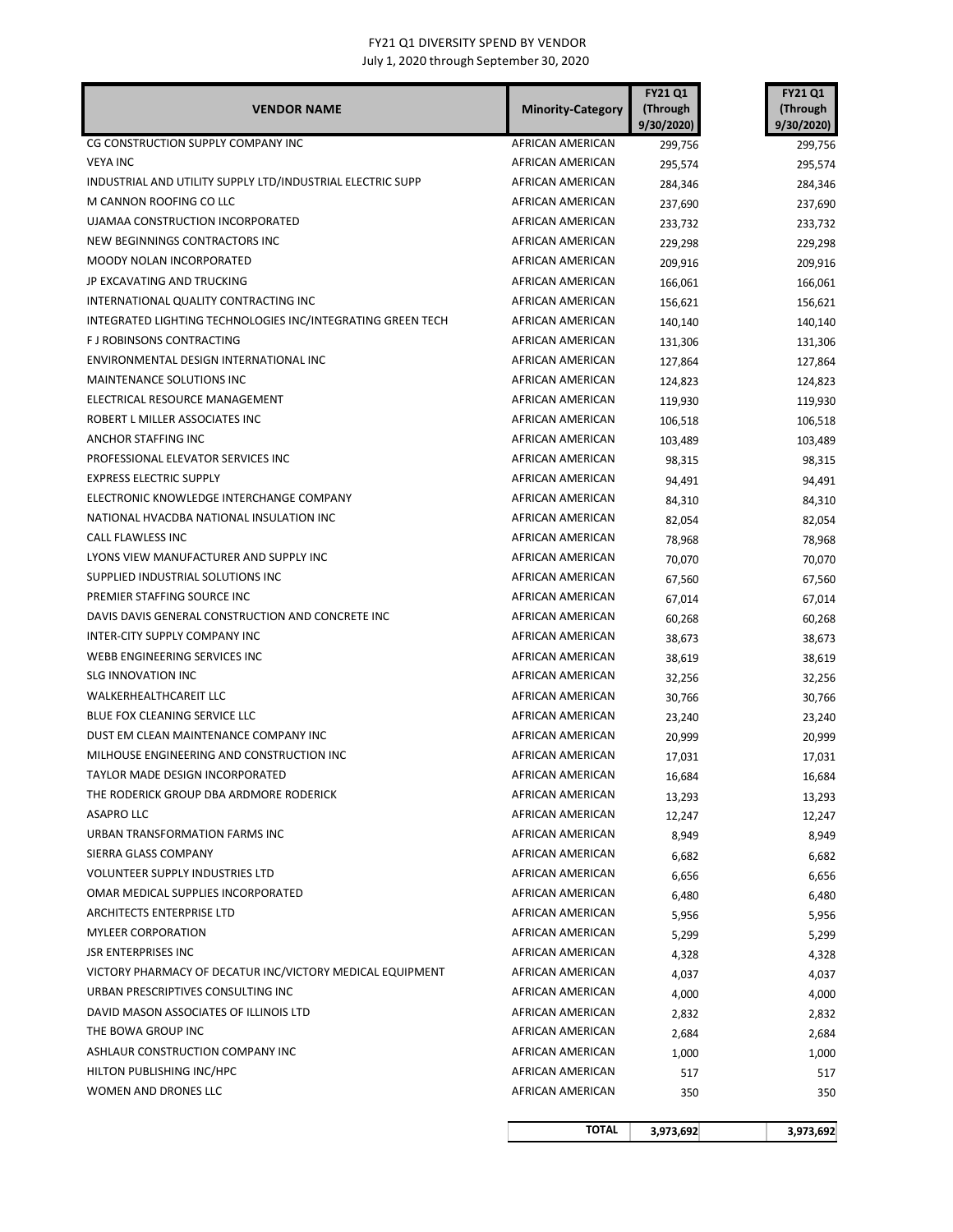| <b>VENDOR NAME</b>                      | Minority-<br>Category | <b>FY21 Q1</b><br>(Through<br>9/30/2020) | <b>FY21 Q1</b><br>(Through<br>9/30/2020) |
|-----------------------------------------|-----------------------|------------------------------------------|------------------------------------------|
| PACE SYSTEMS INC                        | <b>ASIAN AMERICAN</b> | 1,079,174                                | 1,079,174                                |
| <b>MECCOR INDUSTRIES LTD</b>            | <b>ASIAN AMERICAN</b> | 1,055,952                                | 1,055,952                                |
| NEXT GENERATION TECHNOLOGY INC          | <b>ASIAN AMERICAN</b> | 263,703                                  | 263,703                                  |
| SUNRISE HITEK GROUP LLC/SUNRISE DIGITAL | <b>ASIAN AMERICAN</b> | 195,433                                  | 195,433                                  |
| <b>LEAD IT CORPORATION</b>              | <b>ASIAN AMERICAN</b> | 169,398                                  | 169,398                                  |
| RUBINOS AND MESIA ENGINEERS INC         | <b>ASIAN AMERICAN</b> | 133,683                                  | 133,683                                  |
| SNTIAL TECHNOLOGIES INCORPORATED        | <b>ASIAN AMERICAN</b> | 98,375                                   | 98,375                                   |
| RELIABLE CONTRACTING AND EQUIPMENT CO   | ASIAN AMERICAN        | 77,250                                   | 77,250                                   |
| <b>MACK CONSTRUCTION SERVICESLLC</b>    | <b>ASIAN AMERICAN</b> | 70,209                                   | 70,209                                   |
| STEARNJOGLEKAR LTD                      | <b>ASIAN AMERICAN</b> | 58,564                                   | 58,564                                   |
| <b>CCS INTERNATIONAL INC</b>            | <b>ASIAN AMERICAN</b> | 56,710                                   | 56,710                                   |
| <b>EKLA CORPORATION</b>                 | <b>ASIAN AMERICAN</b> | 53,759                                   | 53,759                                   |
| <b>NET SOURCE INC</b>                   | <b>ASIAN AMERICAN</b> | 35,803                                   | 35,803                                   |
| SHEN MILSOM WILKE LLC                   | <b>ASIAN AMERICAN</b> | 33,676                                   | 33,676                                   |
| VISIONPOINT MARKETING LLC               | <b>ASIAN AMERICAN</b> | 27,224                                   | 27,224                                   |
| VIVA USA INCORPORATED                   | <b>ASIAN AMERICAN</b> | 18,742                                   | 18,742                                   |
| MODE ARCHITECTS PC                      | <b>ASIAN AMERICAN</b> | 15,810                                   | 15,810                                   |
| TERRY GUEN DESIGN ASSOCIATES INC        | <b>ASIAN AMERICAN</b> | 4,860                                    | 4,860                                    |
| <b>INTERRA INCORPORATED</b>             | <b>ASIAN AMERICAN</b> | 3,009                                    | 3,009                                    |
| CRYSTAL CHEM INCORPORATED               | <b>ASIAN AMERICAN</b> | 2,055                                    | 2,055                                    |
| HANSON INFORMATION SYSTEMS INCORPORATED | ASIAN AMERICAN        | 1,845                                    | 1,845                                    |
| DAS CONSULTING SERVICES LLC             | <b>ASIAN AMERICAN</b> | 1,694                                    | 1,694                                    |
| DIAGNOCINE LLC                          | <b>ASIAN AMERICAN</b> | 135                                      | 135                                      |
|                                         | <b>TOTAL</b>          | 3,457,062                                | 3,457,062                                |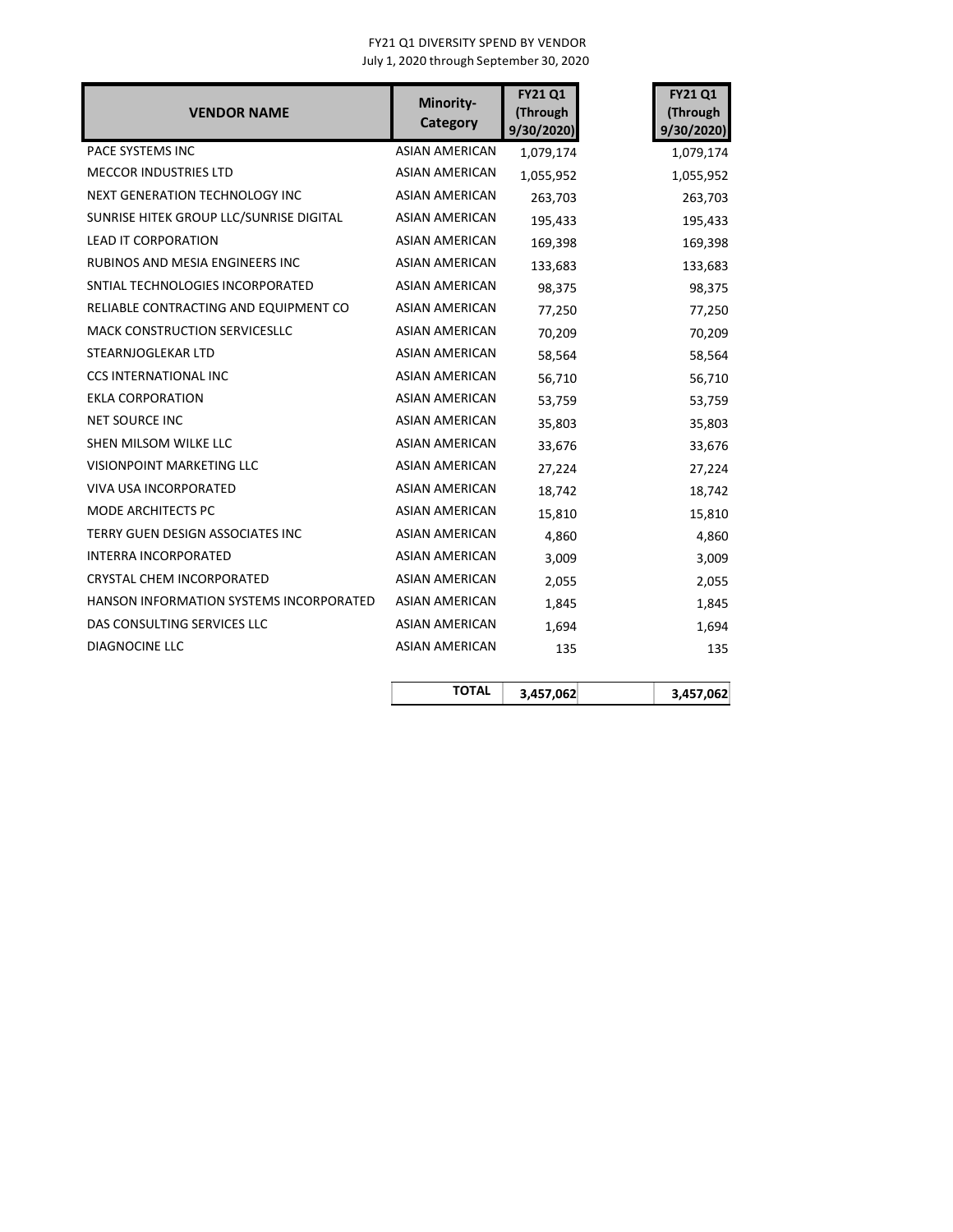| <b>VENDOR NAME</b>                                        | <b>Minority-Category</b> | <b>FY21 Q1</b><br>(Through<br>9/30/2020) | <b>FY21 Q1</b><br>(Through<br>9/30/2020) |
|-----------------------------------------------------------|--------------------------|------------------------------------------|------------------------------------------|
| <b>VALOR TECHNOLOGIES INCORPORATED</b>                    | HISPANIC AMERICAN        | 1,149,413                                | 1,149,413                                |
| ACCEL CONSTRUCTION SERVICES GROUP LLC                     | HISPANIC AMERICAN        | 862,331                                  | 862,331                                  |
| MONTERREY SECURITY CONSULTANTS INC                        | HISPANIC AMERICAN        | 590,541                                  | 590,541                                  |
| <b>CSI 3000 INC</b>                                       | HISPANIC AMERICAN        | 392,798                                  | 392,798                                  |
| OLD VETERAN CONSTRUCTION INC                              | HISPANIC AMERICAN        | 165,266                                  | 165,266                                  |
| AMERICAN SURVEYING AND ENGINEERING PC                     | HISPANIC AMERICAN        | 140,410                                  | 140,410                                  |
| <b>BRANDENBURGER PLUMBING INC</b>                         | HISPANIC AMERICAN        | 126,108                                  | 126,108                                  |
| <b>ESCARPITA CONSTRUCTION COMPANY INC</b>                 | <b>HISPANIC AMERICAN</b> | 118,938                                  | 118,938                                  |
| MIDWAY CONTRACTING GROUP LLC                              | HISPANIC AMERICAN        | 109,128                                  | 109,128                                  |
| <b>GLOBAL WATER TECHNOLOGY INC</b>                        | HISPANIC AMERICAN        | 95,375                                   | 95,375                                   |
| M W POWELL COMPANY                                        | HISPANIC AMERICAN        | 94,160                                   | 94,160                                   |
| SPEEDY GONZALEZ LANDSCAPING INC                           | HISPANIC AMERICAN        | 93,038                                   | 93,038                                   |
| <b>BAUTISTA ELECTRIC ENTERPRISES INC</b>                  | HISPANIC AMERICAN        | 73,593                                   | 73,593                                   |
| <b>BIENALI PROMOTIONS LLC</b>                             | <b>HISPANIC AMERICAN</b> | 63,013                                   | 63,013                                   |
| CRAFT MECHANICAL LLC                                      | HISPANIC AMERICAN        | 60,818                                   | 60,818                                   |
| MARKET CONTRACTING SERVICE INC                            | <b>HISPANIC AMERICAN</b> | 54,496                                   | 54,496                                   |
| <b>TERRA DEMOLITION</b>                                   | HISPANIC AMERICAN        | 53,250                                   | 53,250                                   |
| MIDWEST MOVING AND STORAGE INC                            | HISPANIC AMERICAN        | 52,296                                   | 52,296                                   |
| NEW ERA PAINTING INC                                      | HISPANIC AMERICAN        | 45,747                                   | 45,747                                   |
| <b>VARGAS GROUP INC</b>                                   | HISPANIC AMERICAN        | 44,622                                   | 44,622                                   |
| MEP INFRASTRUCTURE SOLUTIONS INCORPORATED                 | HISPANIC AMERICAN        | 40,108                                   | 40,108                                   |
| <b>KES PROTECHS COMPANY</b>                               | HISPANIC AMERICAN        | 35,937                                   | 35,937                                   |
| <b>BAUER LATOZA STUDIO LIMITED</b>                        | HISPANIC AMERICAN        | 33,377                                   | 33,377                                   |
| <b>DURANGO PAINTING</b>                                   | HISPANIC AMERICAN        | 32,654                                   | 32,654                                   |
| DUMEX CONSTRUCTION COMPANY                                | HISPANIC AMERICAN        | 28,112                                   | 28,112                                   |
| DRIVE CONSTRUCTION INC                                    | HISPANIC AMERICAN        | 26,183                                   | 26,183                                   |
| WOLF ELECTRICAL SUPPLY COMPANY                            | HISPANIC AMERICAN        | 25,004                                   | 25,004                                   |
| <b>NES INC</b>                                            | HISPANIC AMERICAN        | 22,196                                   | 22,196                                   |
| <b>GONZALEZ IRON WORKS LLC</b>                            | <b>HISPANIC AMERICAN</b> | 20,165                                   | 20,165                                   |
| SANCHEZ AND DANIELS AND HOFFMAN LLP                       | HISPANIC AMERICAN        | 19,957                                   | 19,957                                   |
| PINTO CONSTRUCTION GROUP INC                              | HISPANIC AMERICAN        | 15,082                                   | 15,082                                   |
| UPTOWN DECORATING CORP                                    | <b>HISPANIC AMERICAN</b> | 13,050                                   | 13,050                                   |
| PMJ ENTERPRISES INC                                       | HISPANIC AMERICAN        | 10,676                                   | 10,676                                   |
| MONTENEGRO PAPER LTD/MONTENEGRO INC                       | HISPANIC AMERICAN        | 10,640                                   | 10,640                                   |
| CPMH CONSTRUCTION INC                                     | HISPANIC AMERICAN        | 9,512                                    | 9,512                                    |
| ARCHITRAVE LTD                                            | HISPANIC AMERICAN        | 9,498                                    | 9,498                                    |
| MIRACLE BUSINESS SOLUTIONS LLC                            | HISPANIC AMERICAN        | 8,665                                    | 8,665                                    |
| MILHOUSE CONSTRUCTION INC                                 | HISPANIC AMERICAN        | 8,280                                    | 8,280                                    |
| PANIAGUA GROUP INC                                        | HISPANIC AMERICAN        | 7,528                                    | 7,528                                    |
| <b>IBUILDERS CORP</b>                                     | HISPANIC AMERICAN        | 7,380                                    | 7,380                                    |
| NESTBUILDERS INC DBA DBHMS                                | HISPANIC AMERICAN        | 6,675                                    | 6,675                                    |
| MS SEBASTIAN PAINTING INCS                                | HISPANIC AMERICAN        | 6,325                                    | 6,325                                    |
| <b>GARCIA AND SONS CONSTRUCTION CO</b>                    | HISPANIC AMERICAN        | 4,500                                    | 4,500                                    |
| DYNAMIC HEATING AND PIPING COMPANY                        | HISPANIC AMERICAN        | 3,420                                    | 3,420                                    |
| METAPHRASIS LANGUAGE AND CULTURAL SOLUTIONS LLC           | HISPANIC AMERICAN        | 3,046                                    | 3,046                                    |
| US MESSENGER AND LOGISTICS INC/USM LOGISTICS US MESSENGER | HISPANIC AMERICAN        | 562                                      | 562                                      |
| A MAESTRANZI SONS KNIFE SERVICES LLC                      | HISPANIC AMERICAN        | 30                                       | 30                                       |
|                                                           | <b>TOTAL</b>             | 4,793,900                                | 4,793,900                                |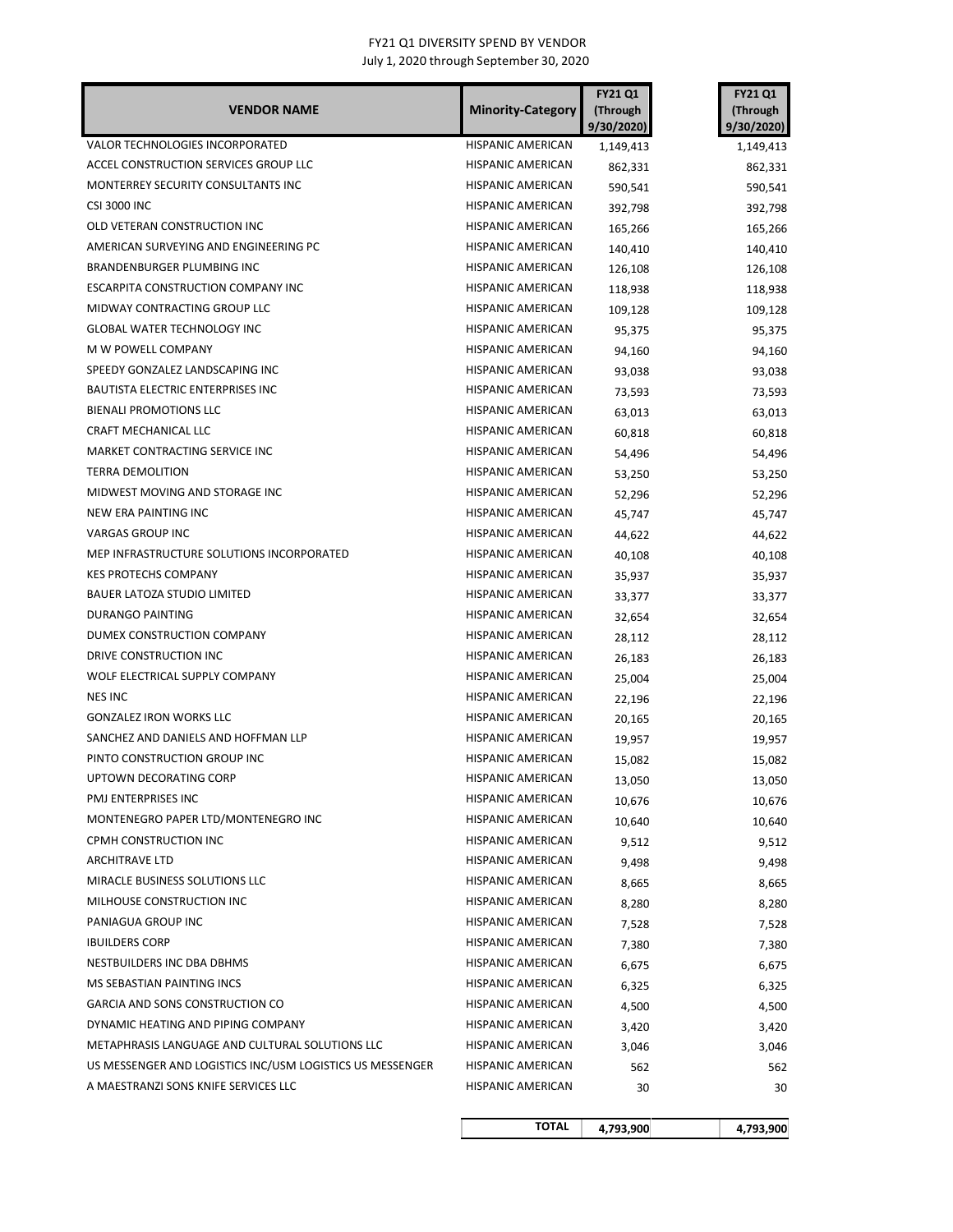| <b>VENDOR NAME</b>                                          | Minority-<br>Category | <b>FY21 Q1</b><br>(Through<br>9/30/2020) | <b>FY21 Q1</b><br>(Through<br>9/30/2020) |
|-------------------------------------------------------------|-----------------------|------------------------------------------|------------------------------------------|
| PIER GROUP LLC                                              | WOMAN-OWNED           | 1,120,818                                | 1,120,818                                |
| MARSHA L NORRIS DBA MLN ENTERPRISE                          | WOMAN-OWNED           | 1,103,207                                | 1,103,207                                |
| <b>GLESCO ELECTRIC INCORPORATED</b>                         | WOMAN-OWNED           | 967,911                                  | 967,911                                  |
| COMMERCIAL FLOOR COVERING INC/TSI COMMERCIAL FLOOR COVERING | WOMAN-OWNED           | 776,851                                  | 776,851                                  |
| FICEK ELECTRIC COMMUNICATION SYSTEMS INC                    | WOMAN-OWNED           | 655,950                                  | 655,950                                  |
| AUTUMN CONSTRUCTION SERVICES INC                            | WOMAN-OWNED           | 548,772                                  | 548,772                                  |
| PRECISION BUILDERS ASSOCIATES INC                           | WOMAN-OWNED           | 521,326                                  | 521,326                                  |
| CAD CONSTRUCTION INC                                        | WOMAN-OWNED           | 488,354                                  | 488,354                                  |
| TITAN INDUSTRIES INC                                        | WOMAN-OWNED           | 351,209                                  | 351,209                                  |
| <b>ILLINI SUPPLY</b>                                        | WOMAN-OWNED           | 340,648                                  | 340,648                                  |
| ON THE JOB CONSULTING INC/PIXO                              | WOMAN-OWNED           | 296,523                                  | 296,523                                  |
| <b>CT MECHANICAL</b>                                        | WOMAN-OWNED           | 255,676                                  | 255,676                                  |
| VON ALST OPERATING LLC                                      | WOMAN-OWNED           | 253,990                                  | 253,990                                  |
| BAILEY EDWARD DESIGN INC                                    | WOMAN-OWNED           | 249,654                                  | 249,654                                  |
| <b>KRUT'S ELECTRIC INCORPORATED</b>                         | WOMAN-OWNED           | 225,145                                  | 225,145                                  |
| AIR DESIGN SYSTEMS INC                                      | WOMAN-OWNED           | 206,058                                  | 206,058                                  |
| PHOENIX BUSINESS SOLUTIONS LLC                              | WOMAN-OWNED           | 199,204                                  | 199,204                                  |
| OLYMPIC CONSTRUCTION COMPANY LLC                            | WOMAN-OWNED           | 194,868                                  | 194,868                                  |
| FRANKLYNN INC/CHEMICAL MAINTENANCE INC CMI                  | WOMAN-OWNED           | 164,025                                  | 164,025                                  |
| <b>G COOPER OIL COMPANY INC</b>                             | WOMAN-OWNED           | 157,420                                  | 157,420                                  |
| SOUTHLAND CUSTOM DECORATING INC                             | WOMAN-OWNED           | 149,985                                  | 149,985                                  |
| RESOURCE ONE OF ILLINOIS LLC                                | WOMAN-OWNED           | 132,820                                  | 132,820                                  |
| <b>GREEN CREW INC</b>                                       | WOMAN-OWNED           | 125,365                                  | 125,365                                  |
| <b>JRH ENTERPRISES INC</b>                                  | WOMAN-OWNED           | 119,699                                  | 119,699                                  |
| <b>KAVE INC</b>                                             | WOMAN-OWNED           | 116,697                                  | 116,697                                  |
| CMMS EXCELERATION INCORPORATED                              | WOMAN-OWNED           | 112,314                                  | 112,314                                  |
| ANDERSON LOCK COMPANY LTD                                   | WOMAN-OWNED           | 99,037                                   | 99,037                                   |
| TILTON KELLY AND BELL LLC                                   | WOMAN-OWNED           | 97,163                                   | 97,163                                   |
| <b>CRYOGENIC US LLC</b>                                     | WOMAN-OWNED           | 72,552                                   | 72,552                                   |
| OTTSIE LLC                                                  | WOMAN-OWNED           | 69,367                                   | 69,367                                   |
| DUNKER ELECTRIC SUPPLY INC                                  | WOMAN-OWNED           | 67,511                                   | 67,511                                   |
| PHD SERVICES LLC                                            | WOMAN-OWNED           | 65,004                                   | 65,004                                   |
| <b>DASHCOINC</b>                                            | WOMAN-OWNED           | 63,557                                   | 63,557                                   |
| WOLF ELECTRIC INCORPORATED                                  | WOMAN-OWNED           | 62,129                                   | 62,129                                   |
| OCCUPATIONAL TRAINING AND SUPPLY INC                        | WOMAN-OWNED           | 57,046                                   | 57,046                                   |
| J-MAC ASSOCIATES LIMITED                                    | WOMAN-OWNED           | 50,955                                   | 50,955                                   |
| PEDIATRIC INTERACTIONS INCORPORATED                         | WOMAN-OWNED           | 49,029                                   | 49,029                                   |
| CAPITOL CONSTRUCTION GROUP LLC/EGIZII ELECTRIC              | WOMAN-OWNED           | 45,880                                   | 45,880                                   |
| SELECT CONTRACTING LLC                                      | WOMAN-OWNED           | 44,600                                   | 44,600                                   |
| A LUCAS SONS STEEL                                          | WOMAN-OWNED           | 43,975                                   |                                          |
| DILLON REPORTING SERVICE                                    | WOMAN-OWNED           | 43,573                                   | 43,975                                   |
| NICKA AND ASSOCIATES INC                                    | WOMAN-OWNED           |                                          | 43,573                                   |
| <b>GORDON ELECTRIC SUPPLY</b>                               | WOMAN-OWNED           | 42,573                                   | 42,573                                   |
| COLMAN BROHAN AND DAVIS INC/CBD MARKETING                   | WOMAN-OWNED           | 39,989                                   | 39,989                                   |
| JOHNSON LASKY KINDELIN ARCHITECTS INC                       | WOMAN-OWNED           | 37,515                                   | 37,515                                   |
| COOK FASSER ASSOCIATES INCORPORATED                         | WOMAN-OWNED           | 33,570                                   | 33,570                                   |
| WATTS COPY SYSTEMS INC                                      | WOMAN-OWNED           | 33,378                                   | 33,378                                   |
| <b>EVERGREEN SUPPLY</b>                                     | WOMAN-OWNED           | 33,228                                   | 33,228                                   |
|                                                             |                       | 30,650                                   | 30,650                                   |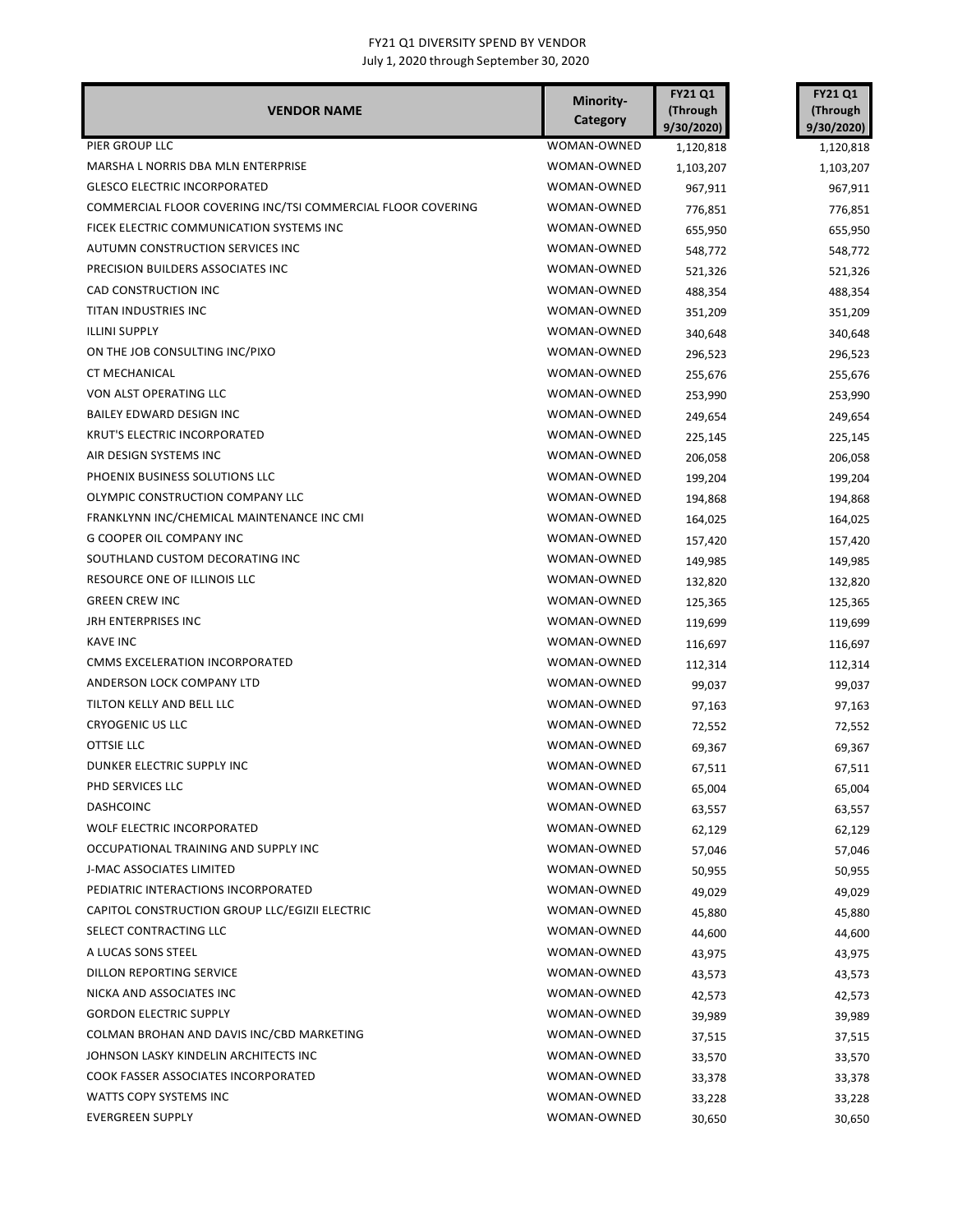| AMERICAN PRECISION SUPPLY INC                         | WOMAN-OWNED | 25,965 | 25,965 |
|-------------------------------------------------------|-------------|--------|--------|
| <b>RADA ARCHITECTS LTD</b>                            | WOMAN-OWNED | 25,010 | 25,010 |
| SUPERIOR FLOOR COVERING INC                           | WOMAN-OWNED | 24,558 | 24,558 |
| KATCO DEVELOPMENT INC                                 | WOMAN-OWNED | 24,330 | 24,330 |
| A2 LANDSCAPE CONTRACTORS                              | WOMAN-OWNED | 24,151 | 24,151 |
| PRIMERA ENGINEERS LTD                                 | WOMAN-OWNED | 24,020 | 24,020 |
| <b>CUSHING AND COMPANY</b>                            | WOMAN-OWNED | 23,250 | 23,250 |
| POOL ADMINISTRATORS INCORPORATED                      | WOMAN-OWNED | 23,153 | 23,153 |
| ADCO ADVERTISING AGENCY INC                           | WOMAN-OWNED | 20,000 | 20,000 |
| RELIABLE ENVIRONMENTAL SOLUTIONS INCORPORATED         | WOMAN-OWNED | 19,857 | 19,857 |
| CAREIT HEALTH LLC/NOWPOW                              | WOMAN-OWNED | 17,733 | 17,733 |
| RD MCMILLEN ENTERPRISES INCORPORATED                  | WOMAN-OWNED | 17,564 | 17,564 |
| CENTRAL STATES MEDIA                                  | WOMAN-OWNED | 16,700 | 16,700 |
| CHICAGO COMMUNICATIONS LLC                            | WOMAN-OWNED | 15,284 | 15,284 |
| ALL TECH ENERGY INC                                   | WOMAN-OWNED | 14,362 | 14,362 |
| PRAIRIE RESTORATIONS INCORPORATED                     | WOMAN-OWNED | 13,903 | 13,903 |
| HAGERMAN AND COMPANY INC                              | WOMAN-OWNED | 13,735 | 13,735 |
| <b>JEET INCORPORATED</b>                              | WOMAN-OWNED | 13,110 | 13,110 |
| CR SCHMIDT INC                                        | WOMAN-OWNED | 12,733 | 12,733 |
| <b>BELLA BAGNO INC</b>                                | WOMAN-OWNED | 12,205 | 12,205 |
| TRANSFORMATIONS BY WIELAND INC                        | WOMAN-OWNED | 11,739 | 11,739 |
| <b>HYGIENEERING INC</b>                               | WOMAN-OWNED | 11,302 | 11,302 |
| SIEBERT CONSTRUCTION MILLWORK INC                     | WOMAN-OWNED | 11,189 | 11,189 |
| DRAPERIES AND INTERIORS BY DESIGN INCORPORATED        | WOMAN-OWNED | 10,590 | 10,590 |
| STOCKS BUSINESS FURNITURE INC/STOCKS OFFICE FURNITURE | WOMAN-OWNED | 10,547 | 10,547 |
| SEICO INC                                             | WOMAN-OWNED | 10,469 | 10,469 |
| M HARRIS AND CO                                       | WOMAN-OWNED | 10,000 | 10,000 |
| CARNOW CONIBEAR ASSOC LTD                             | WOMAN-OWNED | 9,737  | 9,737  |
| JADE CARPENTRY CONTRACTORS INC                        | WOMAN-OWNED | 9,455  | 9,455  |
| UPLAND DESIGN LTD                                     | WOMAN-OWNED | 9,117  | 9,117  |
| UNDERLAND ARCHITECTURAL SYSTEMS INC                   | WOMAN-OWNED | 8,798  | 8,798  |
| <b>WORLD OF PROMOTIONS</b>                            | WOMAN-OWNED | 8,288  | 8,288  |
| FUHRMANN ENGINEERING INCORPORATED                     | WOMAN-OWNED | 8,236  | 8,236  |
| M AND G GRAPHICS INC                                  | WOMAN-OWNED | 8,220  | 8,220  |
| ELIZABETH A BLANKENSHIP DBA BPI TESTING LLC           | WOMAN-OWNED | 8,162  | 8,162  |
| PROGRESSIVE INDUSTRIES INC                            | WOMAN-OWNED | 8,033  | 8,033  |
| EVERY BLOOMIN INDUSTRIAL SUPPLYINC                    | WOMAN-OWNED | 7,560  | 7,560  |
| <b>CHRISTNER ARCHITECTS</b>                           | WOMAN-OWNED | 6,706  | 6,706  |
| <b>BIG PICTURE MARKETING INCORPORATED</b>             | WOMAN-OWNED | 6,186  | 6,186  |
| ALTUSWORKS INCORPORATED                               | WOMAN-OWNED | 5,968  | 5,968  |
| YOUR PARTNER PROMOTIONS INC                           | WOMAN-OWNED | 5,637  | 5,637  |
| <b>S2O CONSULTANTS INC</b>                            | WOMAN-OWNED | 5,440  | 5,440  |
| <b>KSID INTERIORS INC</b>                             | WOMAN-OWNED | 5,292  | 5,292  |
| SEHERIHDE LLC                                         | WOMAN-OWNED | 5,208  | 5,208  |
| FITZGERALD ARCHITECTURE PLANNING DESIGN               | WOMAN-OWNED | 5,130  | 5,130  |
| XO VEST INCORPORATED                                  | WOMAN-OWNED | 5,112  | 5,112  |
| CIVIL DESIGN INC                                      | WOMAN-OWNED | 4,810  | 4,810  |
| CONTINENTAL TRANSPORTATION SOLUTIONS INC              | WOMAN-OWNED | 4,790  | 4,790  |
| NANCY VERBOUT DBA THREAD LETTERS                      | WOMAN-OWNED | 4,456  | 4,456  |
| MIDCO ELECTRIC SUPPLY INC                             | WOMAN-OWNED | 4,212  | 4,212  |
| NATIONAL PAINTING INC                                 | WOMAN-OWNED | 3,895  | 3,895  |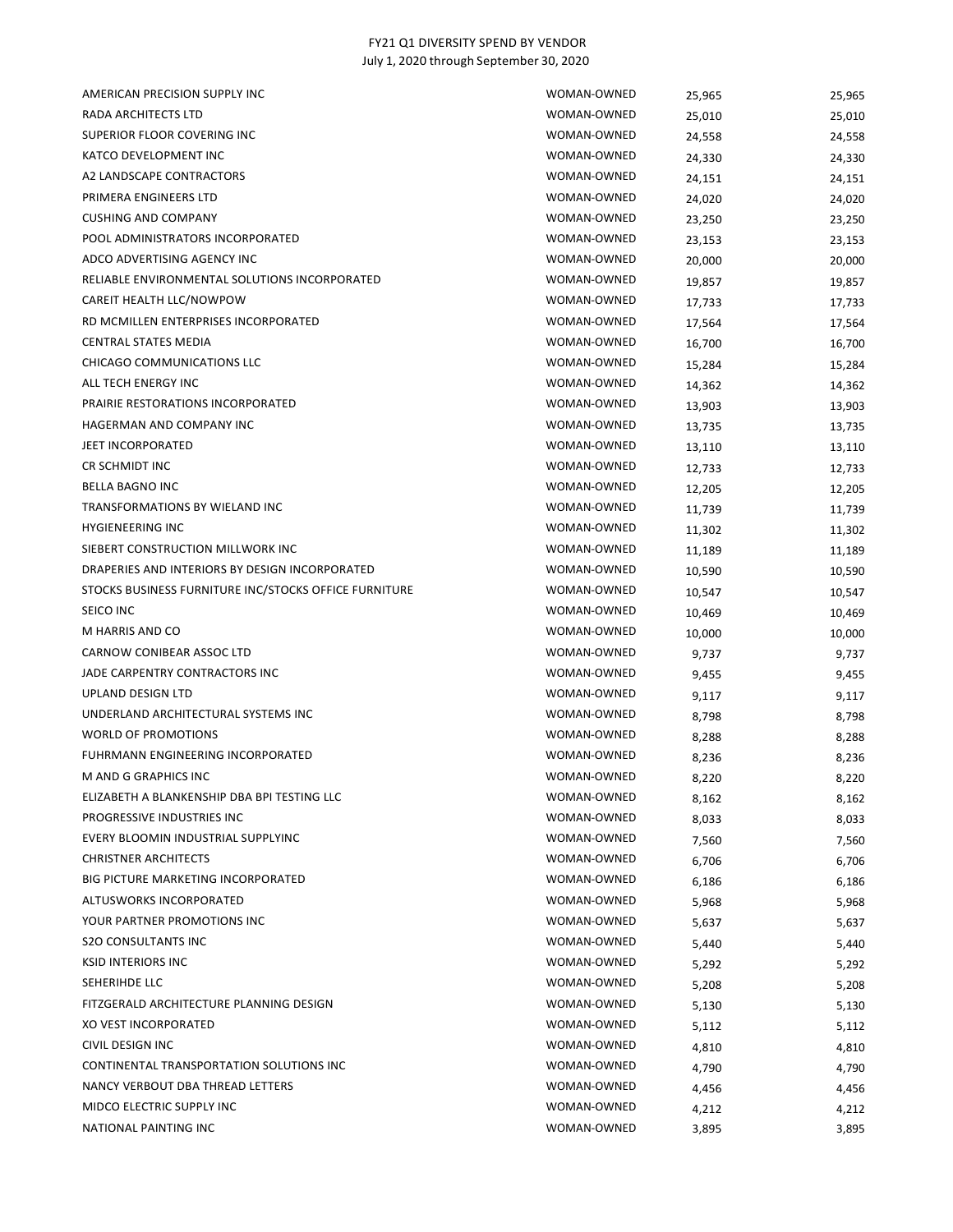|                                                            | <b>TOTAL</b>               | 11,670,287     | 11,670,287     |
|------------------------------------------------------------|----------------------------|----------------|----------------|
|                                                            |                            |                |                |
| R D MCMILLEN ENTERPRIS                                     | WOMAN-OWNED                | 0              | 0              |
| TETRA MEDICAL SUPPLY CORP                                  | WOMAN-OWNED                | 33             | 33             |
| JOHNSON MECHANICAL SERVICE INC                             | WOMAN-OWNED                | 103            | 103            |
| MULTILINGUAL CONNECTIONS LLC                               | WOMAN-OWNED                | 199            | 199            |
| RUNCO OFFICE SUPPLY                                        | WOMAN-OWNED                | 243            | 243            |
| PROTYPE PRINTING INCORPORATED                              | WOMAN-OWNED                | 415            | 415            |
| <b>ACTION BAG COMPANY</b>                                  | WOMAN-OWNED                | 472            | 472            |
| SJB PROMOTIONS INCORPORATED                                | WOMAN-OWNED                | 661            | 661            |
| HEALTH EDUCATION RESEARCH ASSOCIATES INC                   | WOMAN-OWNED                | 800            | 800            |
| ELECTRICAL CONTRACTORS INC                                 | WOMAN-OWNED                | 801            | 801            |
| AN EXECUTIVE DECISION                                      | WOMAN-OWNED                | 815            | 815            |
| JACOBSRYAN ASSOCIATES                                      | WOMAN-OWNED                | 866            | 866            |
| DLS INVESTMENTS INCORPORATED/DECATUR BOLT COMPANY          | WOMAN-OWNED                | 927            | 927            |
| MJB DECORATINGINC                                          | WOMAN-OWNED                | 1,000          | 1,000          |
| STILES OFFICE SOLUTIONS INC                                | WOMAN-OWNED                | 1,026          | 1,026          |
| <b>EXPRESS BUSINESS PRODUCTS LLC</b>                       | WOMAN-OWNED                | 1,234<br>1,175 | 1,234<br>1,175 |
| <b>KA REBAR</b>                                            | WOMAN-OWNED                | 1,381          | 1,381          |
| CICERO MANUFACTURING AND SUPPLY COMPANY INCORPORATED       | WOMAN-OWNED                | 1,740          | 1,740          |
| MASSIE MASSIE ASSOCIATES INC                               | WOMAN-OWNED                | 1,792          | 1,792          |
| AMS ELITE SOLUTIONS INC<br>KAIZEN HEALTH                   | WOMAN-OWNED<br>WOMAN-OWNED | 1,905          | 1,905          |
| WRF ENGINEERS LLC                                          | WOMAN-OWNED                | 2,024          | 2,024          |
| <b>EVERLIGHTS INCORPORATED</b>                             | WOMAN-OWNED                | 2,394          | 2,394          |
| LANDSCAPE SOLUTIONS LLC                                    | WOMAN-OWNED                | 2,490          | 2,490          |
| MARUCCO STODDARD FERENBACH AND WALSH INC/MSF AND W CONSULT | WOMAN-OWNED                | 2,723          | 2,723          |
| CHRISTY WEBBER AND CO/CHRISTY WEBBER LANDSCAPES            | WOMAN-OWNED                | 2,731          | 2,731          |
| <b>COTTER CONSULTING INC</b>                               | WOMAN-OWNED                | 3,826          | 3,826          |
| ILLINI FIRE EQUIPMENT CO INC                               | WOMAN-OWNED                | 3,832          | 3,832          |
|                                                            |                            |                |                |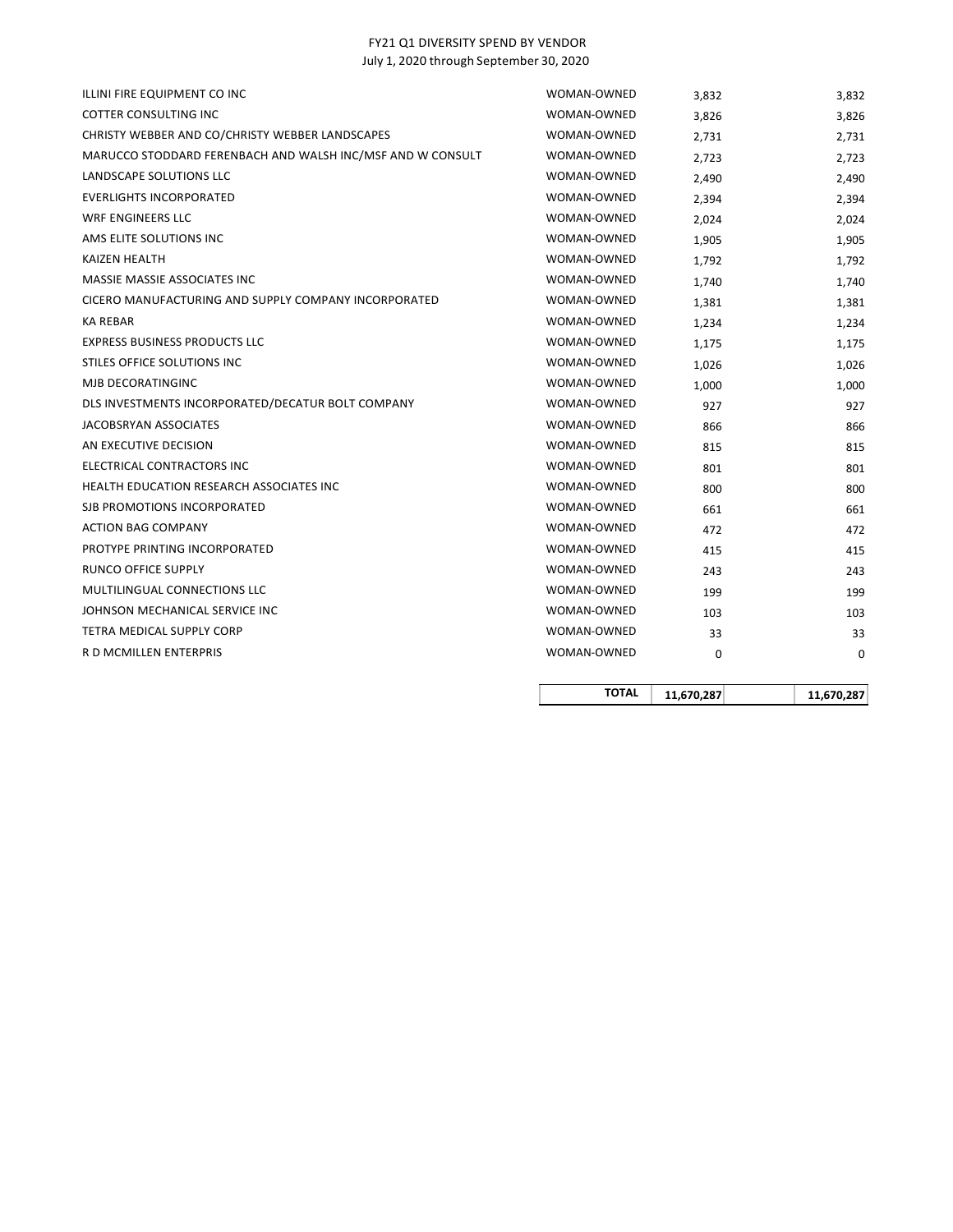| <b>VENDOR NAME</b> | <b>Minority-</b><br>Category | <b>FY21 Q1</b><br>(Through<br>9/30/2020 | <b>FY21 Q1</b><br>(Through<br>9/30/2020 |
|--------------------|------------------------------|-----------------------------------------|-----------------------------------------|
| EAGLE-NICHOLS INC  | <b>NATIVE AMERICAN</b>       | 199,540                                 | 199,540                                 |
|                    | <b>TOTAL</b>                 | 199,540                                 | 199,540                                 |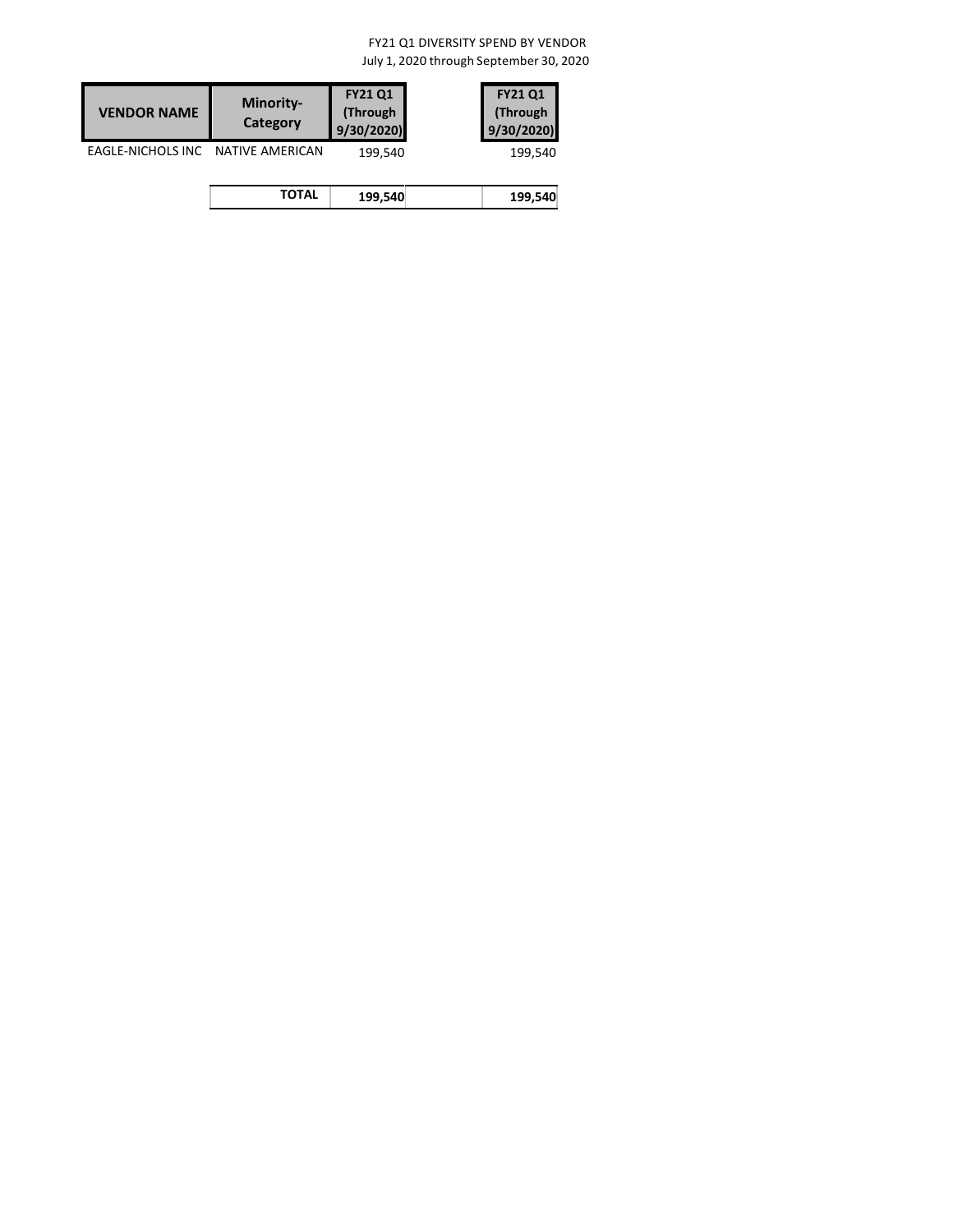| DISABLED/SHELTERED/REHABILITATION |           | 9/30/2020 |
|-----------------------------------|-----------|-----------|
|                                   | 1,373,079 | 1,373,079 |
| DISABLED/SHELTERED/REHABILITATION | 122,643   | 122,643   |
| DISABLED/SHELTERED/REHABILITATION | 40,894    | 40,894    |
| DISABLED/SHELTERED/REHABILITATION | 32,034    | 32,034    |
| DISABLED/SHELTERED/REHABILITATION | 18,573    | 18,573    |
| DISABLED/SHELTERED/REHABILITATION | 11,480    | 11,480    |
| DISABLED/SHELTERED/REHABILITATION | 1,260     | 1,260     |
| DISABLED/SHELTERED/REHABILITATION | 318       | 318       |
|                                   |           |           |

| TOTAL | 1,600,281 | 1.600.281 |
|-------|-----------|-----------|
|       |           |           |